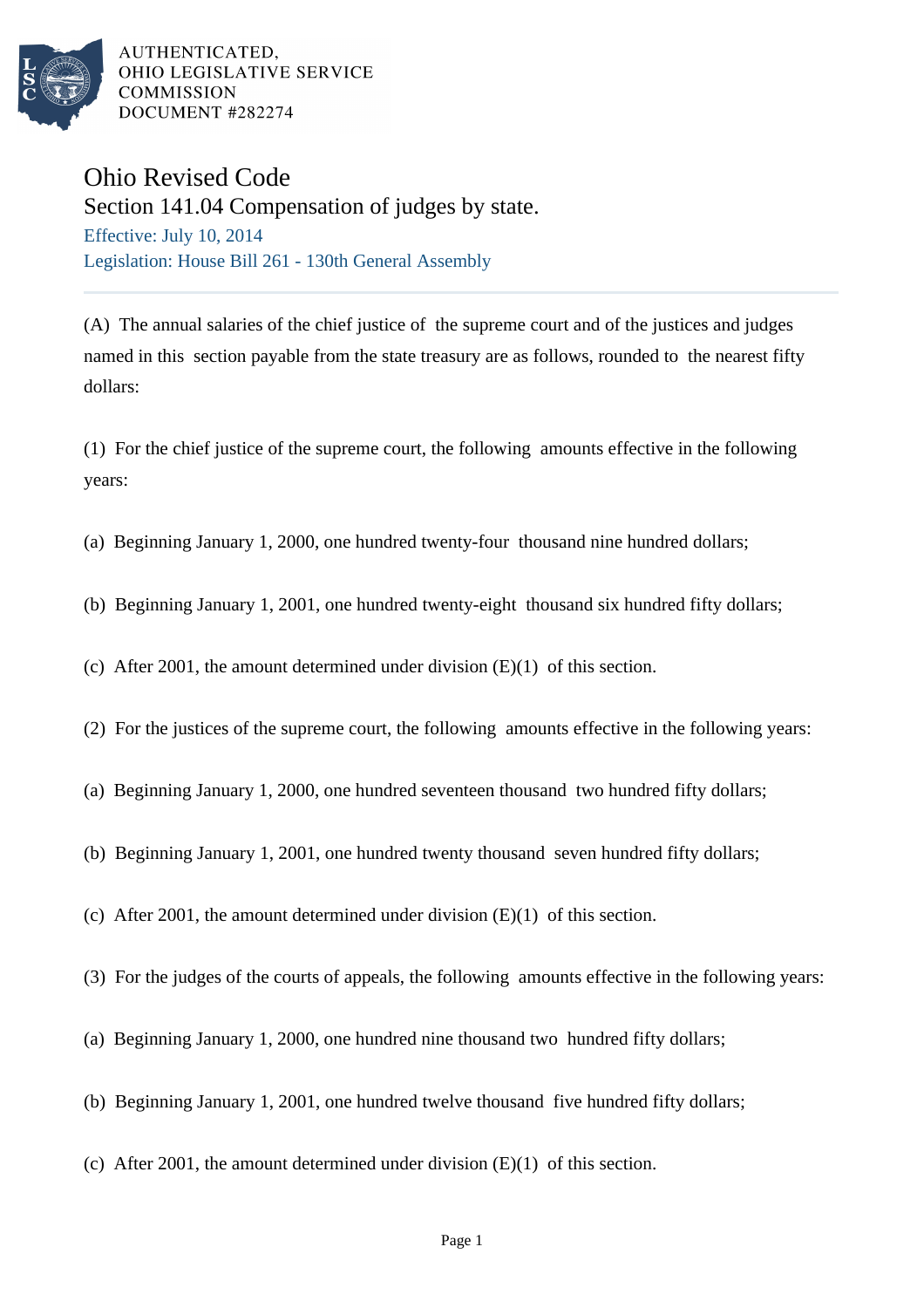

(4) For the judges of the courts of common pleas, the following amounts effective in the following years:

(a) Beginning January 1, 2000, one hundred thousand five hundred dollars, reduced by an amount equal to the annual compensation paid to that judge from the county treasury pursuant to section 141.05 of the Revised Code;

(b) Beginning January 1, 2001, one hundred three thousand five hundred dollars, reduced by an amount equal to the annual compensation paid to that judge from the county treasury pursuant to section 141.05 of the Revised Code;

(c) After 2001, the aggregate annual salary amount determined under division (E)(2) of this section reduced by an amount equal to the annual compensation paid to that judge from the county treasury pursuant to section 141.05 of the Revised Code.

(5) For the full-time judges of a municipal court or the part-time judges of a municipal court of a territory having a population of more than fifty thousand, the following amounts effective in the following years, which amounts shall be in addition to all amounts received pursuant to divisions (B)(1)(a) and (2) of section 1901.11 of the Revised Code from municipal corporations and counties:

(a) Beginning January 1, 2000, thirty-two thousand six hundred fifty dollars;

(b) Beginning January 1, 2001, thirty-five thousand five hundred dollars;

(c) After 2001, the amount determined under division (E)(3) of this section.

(6) For judges of a municipal court designated as part-time judges by section 1901.08 of the Revised Code, other than part-time judges to whom division  $(A)(5)$  of this section applies, and for judges of a county court, the following amounts effective in the following years, which amounts shall be in addition to any amounts received pursuant to division (A) of section 1901.11 of the Revised Code from municipal corporations and counties or pursuant to division (A) of section 1907.16 of the Revised Code from counties: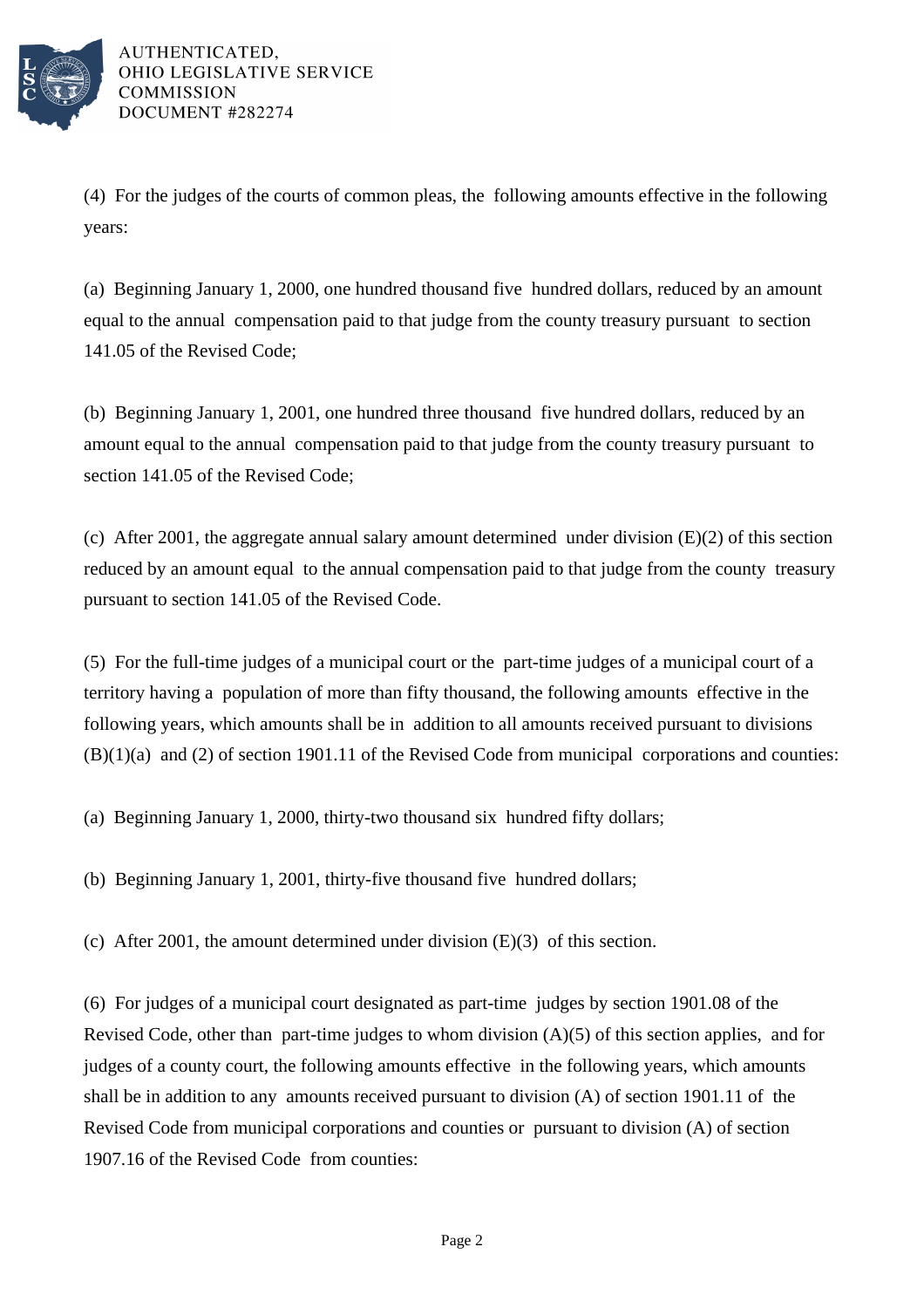

AUTHENTICATED, OHIO LEGISLATIVE SERVICE **COMMISSION** DOCUMENT #282274

(a) Beginning January 1, 2000, eighteen thousand eight hundred dollars;

(b) Beginning January 1, 2001, twenty thousand four hundred fifty dollars;

(c) After 2001, the amount determined under division  $(E)(4)$  of this section.

(B) Except as provided in sections 1901.122 and 1901.123 of the Revised Code, except as otherwise provided in this division, and except for the compensation to which the judges described in division (A)(5) of this section are entitled pursuant to divisions (B)(1)(a) and (2) of section 1901.11 of the Revised Code, the annual salary of the chief justice of the supreme court and of each justice or judge listed in division (A) of this section shall be paid in equal monthly installments from the state treasury. If the chief justice of the supreme court or any justice or judge listed in division  $(A)(2)$ ,  $(3)$ , or  $(4)$  of this section delivers a written request to be paid biweekly to the administrative director of the supreme court prior to the first day of January of any year, the annual salary of the chief justice or the justice or judge that is listed in division  $(A)(2)$ ,  $(3)$ , or  $(4)$  of this section shall be paid, during the year immediately following the year in which the request is delivered to the administrative director of the supreme court, biweekly from the state treasury.

(C) Upon the death of the chief justice or a justice of the supreme court during that person's term of office, an amount shall be paid in accordance with section 2113.04 of the Revised Code, or to that person's estate. The amount shall equal the amount of the salary that the chief justice or justice would have received during the remainder of the unexpired term or an amount equal to the salary of office for two years, whichever is less.

(D) Neither the chief justice of the supreme court nor any justice or judge of the supreme court, the court of appeals, the court of common pleas, or the probate court shall hold any other office of trust or profit under the authority of this state or the United States.

(E)(1) Each year from 2002 through 2008, the annual salaries of the chief justice of the supreme court and of the justices and judges named in divisions (A)(2) and (3) of this section shall be increased by an amount equal to the adjustment percentage for that year multiplied by the compensation paid the preceding year pursuant to division  $(A)(1)$ ,  $(2)$ , or  $(3)$  of this section.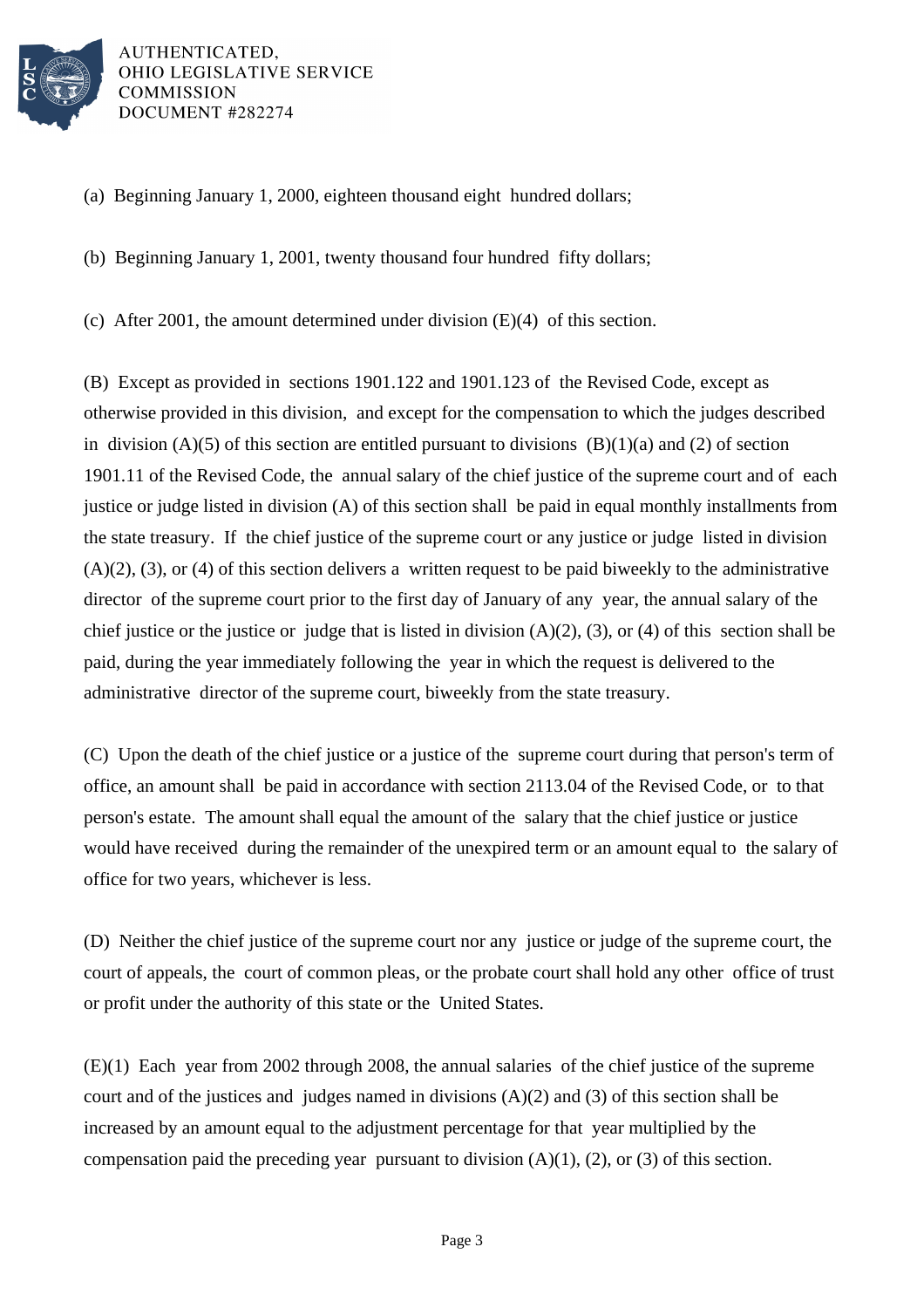

AUTHENTICATED, OHIO LEGISLATIVE SERVICE **COMMISSION** DOCUMENT #282274

(2) Each year from 2002 through 2008, the aggregate annual salary payable under division (A)(4) of this section to the judges named in that division shall be increased by an amount equal to the adjustment percentage for that year multiplied by the aggregate compensation paid the preceding year pursuant to division (A)(4) of this section and section 141.05 of the Revised Code.

(3) Each year from 2002 through 2008, the salary payable from the state treasury under division (A)(5) of this section to the judges named in that division shall be increased by an amount equal to the adjustment percentage for that year multiplied by the aggregate compensation paid the preceding year pursuant to division  $(A)(5)$  of this section and division  $(B)(1)(a)$  of section 1901.11 of the Revised Code.

(4) Each year from 2002 through 2008, the salary payable from the state treasury under division (A)(6) of this section to the judges named in that division shall be increased by an amount equal to the adjustment percentage for that year multiplied by the aggregate compensation paid the preceding year pursuant to division (A)(6) of this section and division (A) of section 1901.11 of the Revised Code from municipal corporations and counties or division (A) of section 1907.16 of the Revised Code from counties.

(F) In addition to the salaries payable pursuant to this section, the chief justice of the supreme court and the justices of the supreme court shall be entitled to a vehicle allowance of five hundred dollars per month, payable from the state treasury. The allowance shall be increased on the first day of January of each odd-numbered year by an amount equal to the percentage increase, if any, in the consumer price index for the immediately preceding twenty-four month period for which information is available.

(G) On or before the first day of December of each year, the Ohio supreme court, through its chief administrator, shall notify the administrative judge of the Montgomery county municipal court, the board of county commissioners of Montgomery county, and the treasurer of the state of the yearly salary cost of five part-time county court judges as of that date. If the total yearly salary costs of all of the judges of the Montgomery county municipal court as of the first day of December of that same year exceeds that amount, the administrative judge of the Montgomery county municipal court shall cause payment of the excess between those two amounts less any reduced amount paid